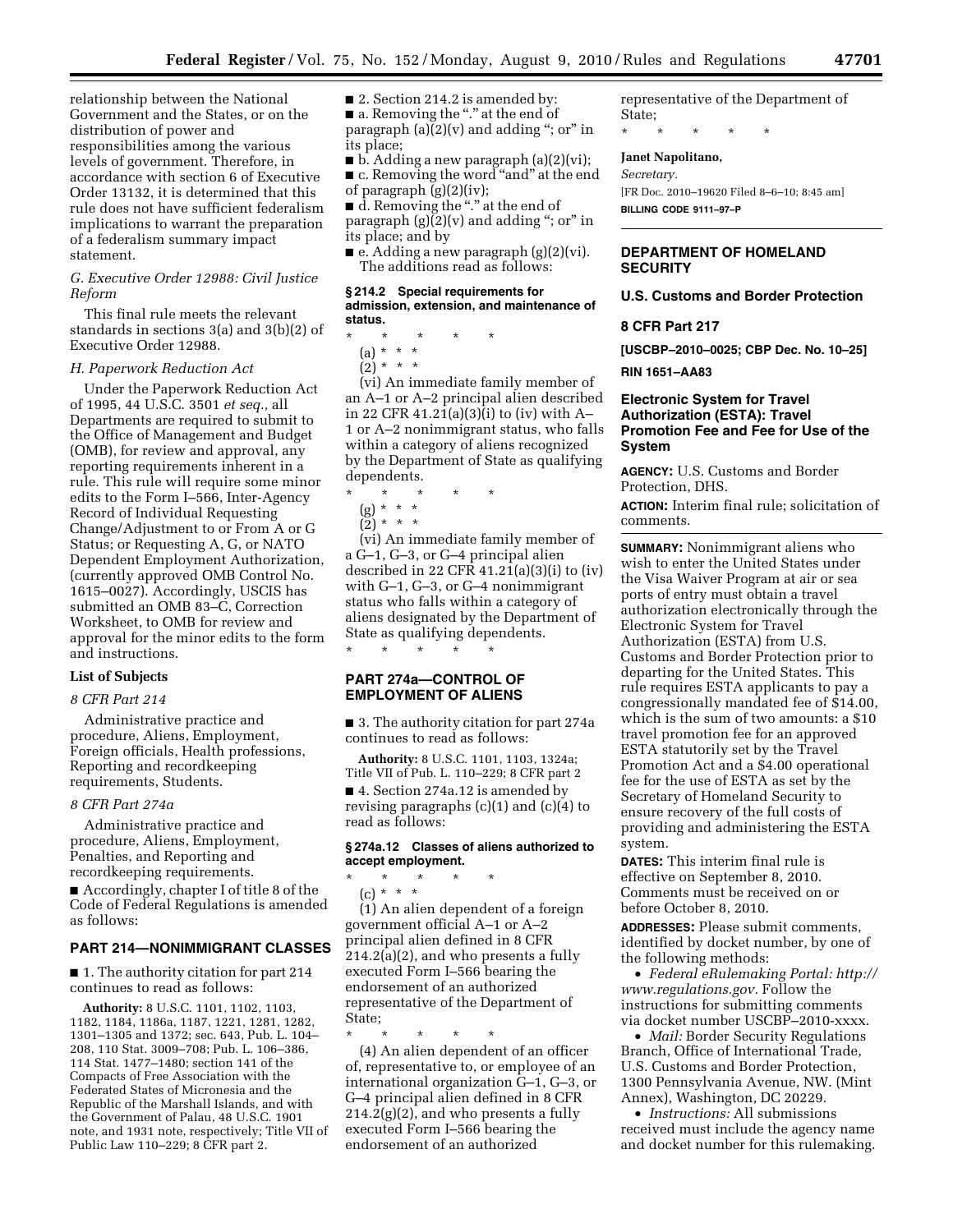All comments will be posted without change to *[http://www.regulations.gov,](http://www.regulations.gov)*  including any personal information provided.

• *Docket:* For access to the docket to read background material or comments, go to *[http://www.regulations.gov.](http://www.regulations.gov)*  Comments submitted will be available for public inspection in accordance with the Freedom of Information Act (5 U.S.C. 552) and 19 CFR 103.11(b) on normal business days between the hours of 9 a.m. and 4:30 p.m. at the Border Security Regulations Branch, Office of International Trade, U.S. Customs and Border Protection, 799 9th Street, NW., 5th Floor, Washington, DC 20229. Arrangements to inspect submitted comments should be made in advance by calling Mr. Joseph Clark at (202) 325– 0118.

• For additional information on ESTA, visit the Web site: *[http://](http://www.cbp.gov/esta)  [www.cbp.gov/esta.](http://www.cbp.gov/esta)* 

### **FOR FURTHER INFORMATION CONTACT:**

Suzanne Shepherd, Office of Field Operations, *[CBP.ESTA@dhs.gov](mailto:CBP.ESTA@dhs.gov)* or (202)–344–2073.

## **SUPPLEMENTARY INFORMATION:**

### **Table of Contents**

### I. Public Comments

- II. Background
- A. Travel Promotion Act of 2009
- B. Operational Fee Amount
- C. Fee Collection
- III. Statutory and Regulatory Requirements
- A. Administrative Procedure Act
- B. Executive Order 12866
- C. Regulatory Flexibility Act
- D. Unfunded Mandates Reform Act of 1995
- E. Executive Order 13132
- F. Executive Order 12988 Civil Justice Reform
- G. Paperwork Reduction Act
- H. Privacy Interests
- List of Subjects

Amendments to the Regulations

#### **I. Public Comments**

Interested persons are invited to submit written comments on all aspects of this interim final rule, including the amount of the fee. U.S. Customs and Border Protection (CBP) also invites comments on the economic, environmental or federalism effects of the rule, as well as comments related to the Paperwork Reduction Act. We urge commenters to explain the reason for any recommended change, and include data, information, or authorities that support such recommended change.

### **II. Background**

Pursuant to section 217 of the Immigration and Nationality Act (INA), 8 U.S.C. 1187, the Secretary of Homeland Security, in consultation with the Secretary of State, may

designate certain qualifying countries as Visa Waiver Program (VWP) countries.1 Eligible travelers who are nationals of VWP countries are not required to obtain a visa to travel to the United States. Other nonimmigrant alien travelers generally must obtain a visa from a U.S. embassy or consulate and undergo an interview by consular officials overseas, in advance of travel to the United States.

On August 3, 2007, the President signed into law the Implementing Recommendations of the 9/11 Commission Act of 2007 (9/11 Act), Public Law 110–53. Section 711 of the 9/11 Act required that the Secretary of Homeland Security (the Secretary), in consultation with the Secretary of State, develop and implement a fully automated electronic travel authorization system to collect biographical and other information as the Secretary determines necessary to evaluate, in advance of travel, the eligibility of the applicant to travel to the United States under the VWP, and whether such travel poses a law enforcement or security risk. On June 9, 2008, the Department of Homeland Security (DHS) published an interim final rule (IFR) in the **Federal Register**  (73 FR 32440) announcing the creation of the Electronic System for Travel Authorization (ESTA) program for aliens traveling to the United States by air or sea under the VWP. *See* 8 CFR 217.5.

The ESTA system now requires VWP travelers arriving in the United States by air or sea to provide certain biographical and other information electronically to CBP in advance of travel so that CBP can determine eligibility for travel to the United States under the VWP. Each ESTA travel authorization generally is valid for two years. Implementation of ESTA as a mandatory requirement initially was delayed to allow carriers and the public to become ESTAcompliant. Since January 12, 2009, all nonimmigrant aliens traveling to the United States under the VWP on an air or sea carrier must obtain travel

authorization from the ESTA Web site. 73 FR 67354.

Travel authorization under ESTA allows an alien from a VWP country to travel to the United States, however, it does not serve as a determination of admissibility to the United States. If an alien's travel authorization application is denied, the alien may still seek to obtain a visa to travel to the United States through a U.S. embassy or consulate or may reapply through the ESTA Web site at a later date if circumstances change or an error was made during the application process.

Although the 9/11 Act authorized the Secretary to charge a fee for ESTA to recover the costs of providing and administering the System, the ESTA IFR did not establish a fee. At the time the IFR was issued, DHS was focused on the successful development and deployment of the ESTA system to collect the relevant traveler data and to properly vet applicants. DHS wanted to ensure the efficient operation and maintenance of the ESTA system before establishing an operational fee to recoup the costs of processing ESTA applications and vetting individual applicants. On January 12, 2009, when the ESTA system became mandatory, DHS began evaluating the costs associated with operating and maintaining the system in order to establish a fee. DHS has completed this evaluation and a detailed fee analysis explaining how the ESTA operational fee is calculated and the methodology used can found in the public docket for this rule at *[http://www.regulations.gov.](http://www.regulations.gov)* 

### *A. Travel Promotion Act of 2009*

On March 4, 2010, the United States Capitol Police Administrative Technical Corrections Act of 2009, Public Law 111–145 was enacted. The Travel Promotion Act of 2009 (TPA), which was contained in section 9, mandates that the Secretary establish a fee for the use of the ESTA system and begin assessing and collecting that fee no later than 6 months after enactment of the TPA. *See* section 217(h)(3)(B) of the Immigration and Nationality Act, 8 U.S.C.  $1187(h)(3)(B)$ . Accordingly, to comply with the TPA, the Secretary is required to assess and collect the fee by September 4, 2010.

The TPA expressly provides that the required initial ESTA fee shall consist of the sum of "\$10 per travel" authorization'' (travel promotion fee) plus ''an amount that will at least ensure recovery of the full costs of providing and administering the System, as determined by the Secretary'' (operational fee). The TPA provides that the \$10 per travel authorization is to be

<sup>&</sup>lt;sup>1</sup>The list of countries currently eligible to participate in the VWP is set forth at 8 CFR 217.2(a). Under the VWP, eligible nationals of VWP countries may apply for admission to the United States at a U.S. port of entry as nonimmigrant aliens for a period of ninety (90) days or less for business or pleasure without first obtaining a nonimmigrant visa, provided that they are otherwise eligible for admission under applicable statutory and regulatory authority. Further details regarding the VWP are contained in the background section of the June 9, 2008 interim final rule, at 73 FR 32440, and on the Web site *[http://www.cbp.gov/esta.](http://www.cbp.gov/esta)* As of the date of publication of this interim final rule, the current list of designated VWP countries can be found at 75 FR 15991 (Mar. 31, 2010).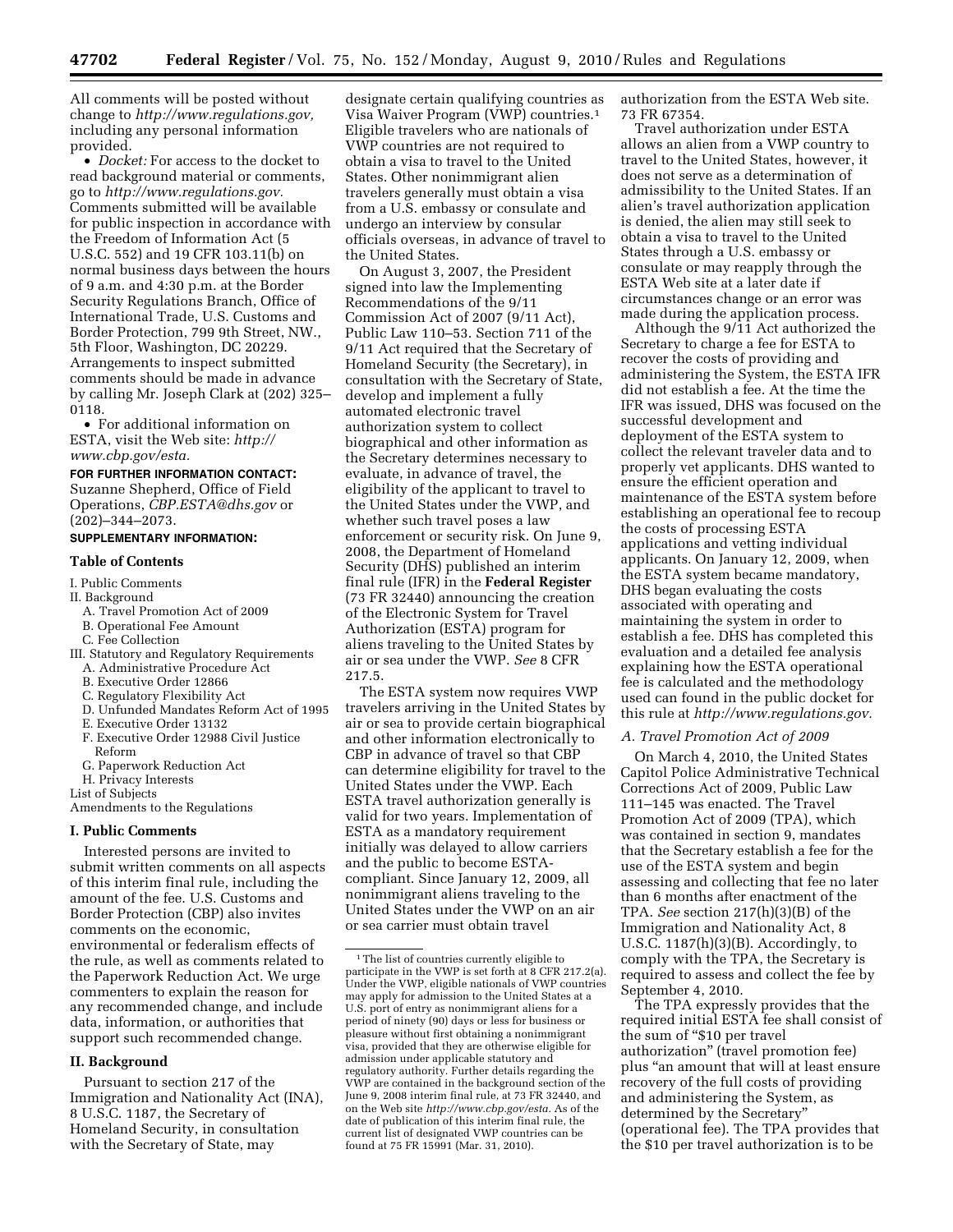credited to the Travel Promotion Fund established by the TPA and is to be used by the Corporation for Travel Promotion, also established by the TPA, to promote international travel to the United States. The operational fee is to be transferred to the general fund of the Treasury and made available to pay the costs incurred to administer ESTA. Under the TPA, the travel promotion fee has a sunset provision and the Secretary is authorized to collect this fee only through September 30, 2015.2 The operational fee, in contrast, does not include a sunset provision but will be reassessed on a regular basis to ensure it is set at a level to fully recover ESTA operating costs.

Based on the TPA, this rule establishes an initial ESTA fee that consists of the sum of "\$10 per travel" authorization'' (travel promotion fee) plus ''an amount that will at least ensure recovery of the full costs of providing and administering the [ESTA] System, as determined by the Secretary'' (operational fee) no later than 6 months after enactment of the TPA. *See* 8 U.S.C. 1187(h)(3)(B)(i).

## *B. Operational Fee Amount*

DHS has determined that a \$4.00 fee is necessary to ensure recovery of the full costs of providing and administering the system. This fee takes into account the costs to develop, implement, maintain, and make any necessary updates to the ESTA system. A full explanation of the methodology used to determine the \$4.00 operational ESTA fee is contained in the ESTA Fee

Analysis (*Explanation of the Electronic System for Travel Authorization (ESTA) Fee,* April 2010), which can be found in the public docket for this rulemaking at *[http://www.regulations.gov.](http://www.regulations.gov)* A brief summary of the methodology is provided below.

The following methodology was employed to determine the \$4.00 ESTA fee for applications through FY 2015:

1. Determine the costs associated with ESTA—initial investment, direct, and indirect costs associated with ESTA development, operation, and maintenance. Costs are adjusted upward annually to account for inflation.

2. Estimate the total number of ESTA applicants—total VWP travelers adjusted downward to account for travelers who make multiple trips during the 2-year period each ESTA is valid. Travelers will remit the ESTA fee upon initial application; they need not pay the fee each time they visit the United States during the authorization period.

3. Determine the fee per applicant by dividing the total costs, plus an operating carryover amount, by the number of projected ESTA applicants. The carryover is included to assure there is sufficient funding in the event there is an unforeseen drop in ESTA applicants.

The estimated costs associated with ESTA from FY 2008 through FY 2015 are \$312 million. Costs in FY 2008 and FY 2009 totaled approximately \$39.5 million. From FY 2010 through FY 2015, costs include the administration, staffing, and operation of the system (plus overhead costs), as well as

information technology for other CBP and non-CBP systems that permit information sharing and services that are necessary for ESTA to operate effectively. An additional carryover sum of \$12.5 million, equal to one fiscal quarter of operating costs, is added to the total FY 2008 through FY 2015 costs as a contingency in case travel volumes fall below expected levels.

Using traveler projection data from the Department of Commerce, Office of Travel and Tourism Industries, CBP estimated the future number of VWP travelers for FY 2011 through FY 2015. CBP then adjusted that estimate to account for the estimated number of "repeat travelers" during that period. These repeat travelers would, in most cases, be required to apply for a travel authorization only once over a 2-year period, not each time they traveled to the United States. Using data from CBP's Advance Passenger Information System (APIS), CBP calculated an actual percentage of past repeat travelers, which was then applied as an estimated percentage of ''repeat travelers'' during the period from FY 2011 through FY 2015. With this adjustment for repeat travelers, the cumulative total of ESTA applicants FY 2011 through FY 2015 is an estimated 86 million travelers.

The \$4.00 fee was determined by dividing the total estimated costs (\$312 million in costs + \$12.5 million for a carryover reserve) by the total ESTA applicants (86 million) through FY 2015, then rounding up to the nearest whole dollar amount. Exhibit 1 shows the calculation of the fee.

## EXHIBIT 1—CALCULATION OF ESTA OPERATIONAL FEE

| \$312,025,861 |
|---------------|
| 12.470.060    |
| 324.495.921   |
| 86,180,659    |
| 3.77          |
| 4.00          |

Any changes to the \$4.00 ESTA operational fee will be accomplished through a future rulemaking consistent with the Administrative Procedure Act.

## *C. Fee Collection*

During the ESTA application process, the ESTA user will be directed to provide credit card information to pay the non-refundable \$4.00 operational fee and authorize the \$10 travel promotion fee through the Federal Government's

online payment system, Pay.gov. The \$10 travel promotion fee will be charged to the applicant's credit card only when the ESTA is granted. Pay.gov is a system by which parties can make secure electronic payments to many Federal Government agencies. The Pay.gov Web site is available 24 hours a day, 7 days a week (holidays included) for users to submit payments.

The operational fee discussed in this notice is for processing the application and vetting the individual applicant. The operational fee is nonrefundable if a traveler's application is denied. In the event that an ESTA application is denied, the traveler may apply for a visa through a U.S. embassy or consulate or may reapply through the ESTA Web site at a later date if circumstances change or an error was made during the ESTA

<sup>2</sup>On July 2, 2010, the Homebuyer Assistance and Improvement Act of 2010, in part, amended the

TPA by extending the sunset provision of the travel promotion fee and authorizing the Secretary to

collect this fee through September 30, 2015. *See*  Pub. L. 111–198.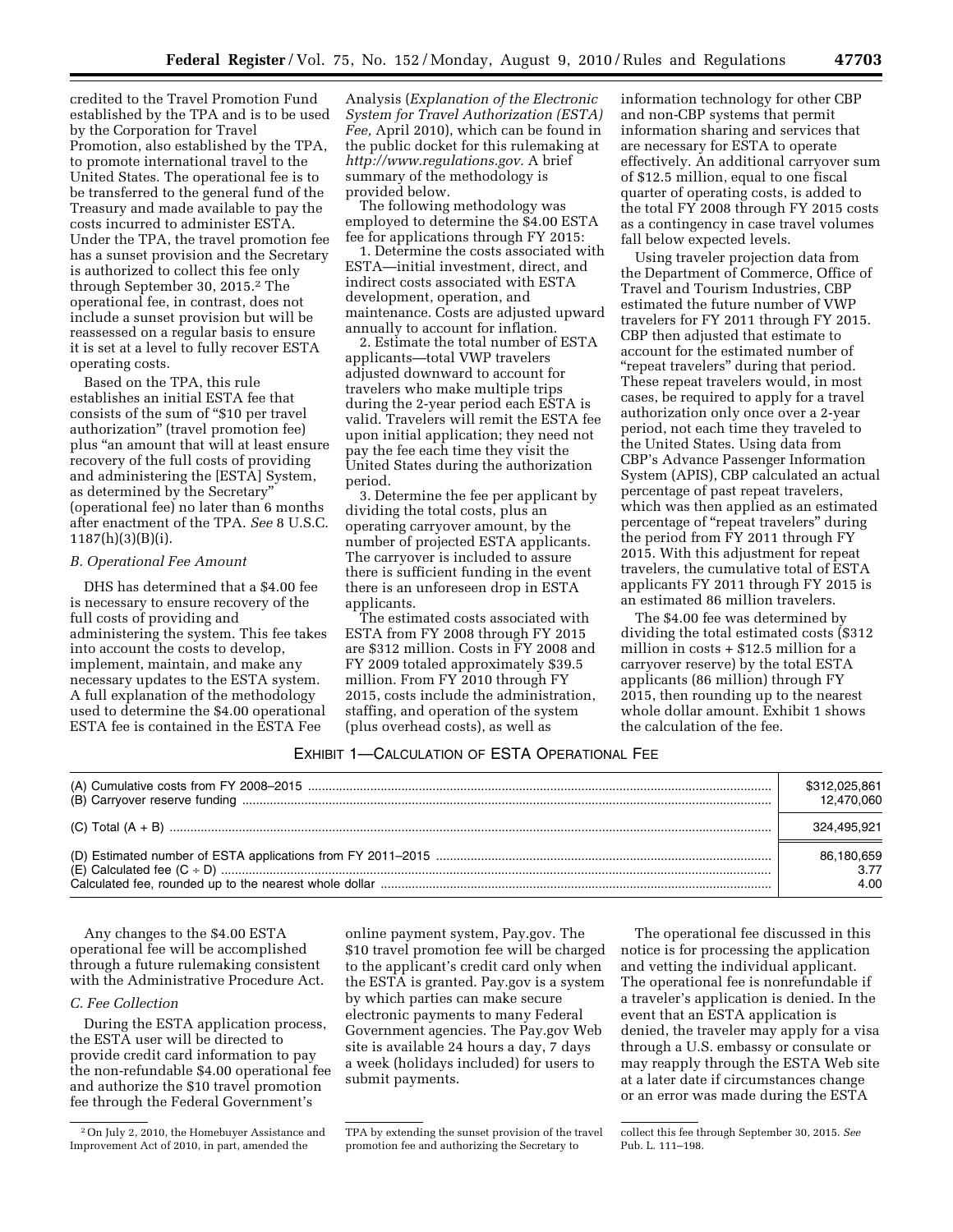application process. Each ESTA applicant will incur the \$4.00 operational fee when he or she submits an ESTA application. By contrast, an applicant will incur the \$10 travel promotion fee only if he or she receives travel authorization.

VWP travelers with a valid travel authorization will be able to update and/or correct certain information provided on the ESTA application (such as the destination address in the United States) without having to pay another operational or travel promotion fee. However, as provided in the ESTA IFR, certain events, such as the issuance of a new passport, will require the VWP traveler to apply for a new travel authorization through ESTA. In that case, the traveler would be required to pay the operational fee as part of the new application process. Travelers receiving a new authorization before September 30, 2015 would also be required to pay the \$10 travel promotion fee. Detailed instructions are available on the ESTA Web site regarding how to make ESTA updates and corrections and when a new travel authorization is required.

### **III. Statutory and Regulatory Requirements**

### *A. Administrative Procedure Act*

The APA generally requires agencies to publish a notice of proposed rulemaking in the **Federal Register** (5 U.S.C. 553(b)) and provide interested persons the opportunity to submit comments (5 U.S.C. 553(c)). However, pursuant to 5 U.S.C. 553(b)(B), a notice of proposed rulemaking is not required when the agency determines, for good cause, that notice and public participation is impracticable, unnecessary, or contrary to the public interest.

In this case, the TPA requires the Secretary of Homeland Security to begin assessing and collecting a fee equal to the sum of the travel promotion fee (\$10) and the operational fee (\$4.00) within 6 months of the TPA's enactment, which is September 4, 2010. *See* 8 U.S.C. 1187 (h)(3)(B)(i). The \$10 travel promotion fee is intended to fund the Corporation for Travel Promotion (Corporation) and, once collected, the \$10 travel promotion fees are to be made available by the Secretary of the Treasury to the Corporation for start-up expenses. Accordingly, the TPA requires DHS to be able to collect the ESTA fees to fund the Corporation. If DHS is unable to collect the ESTA fee, the Secretary of the Treasury would be unable to appropriate funding to cover the Corporation's initial expenses and

activities. Moreover, given the limited duration of the travel promotion fee, which expires on September 30, 2015, it seems likely that Congress intended that the ESTA fee would be collected as soon as possible, but no later than six months from enactment of the TPA, which is September 4, 2010.

Considering the TPA's time constraints, implementing the new ESTA fees through notice and comment rulemaking process would prevent the Corporation from promptly receiving the funds necessary to serve its function of promoting tourism to the United States. As such, the statutory timeline imposed by the TPA to collect the sum of the travel promotion fee and the operational fee by September 4, 2010, when coupled with the sunset provision for the travel promotion fee, makes it impracticable for DHS to engage in the notice and comment rulemaking process. This IFR provides the mechanism through which DHS is able to assess and collect the ESTA fees in a manner consistent with the statutory provisions.

In sum, providing the public the opportunity to comment on these regulations prior to implementation would hamper the ability of DHS to collect the necessary fees as required under the TPA by September 4, 2010. Accordingly, DHS has determined that there is good cause to publish this rule without prior public notice and comment procedures. The Department, however, is interested in obtaining public comments on this interim final rule prior to the issuance of a final rule. Therefore, DHS is providing the public with the opportunity to comment after publication of this interim final rule. All comments received will become a matter of the public record.

### *B. Executive Order 12866*

Executive Order 12866 (Regulatory Planning and Review; September 30, 1993) requires Federal agencies to conduct economic analyses of significant regulatory actions as a means to improve regulatory decision-making. Significant regulatory actions include those that may "(1) [h]ave an annual effect on the economy of \$100 million or more or adversely affect in a material way the economy, a sector of the economy, productivity, competition, jobs, the environment, public health or safety, or State, local or tribal governments or communities; (2) [c]reate a serious inconsistency or otherwise interfere with an action taken or planned by another agency; (3) [m]aterially alter the budgetary impact of entitlements, grants, user fees, or loan programs or the rights and obligations of

recipients thereof; or (4) [r]aise novel legal or policy issues arising out of legal mandates, the President's priorities, or the principles set forth in this Executive Order.'' This rule is a significant regulatory action because the annual effect on the economy is \$100 million or more in any one year. The annualized cost to applicants, primarily in the form of transfers from foreign citizens to the U.S. government, is estimated between \$152 million and \$258 million. As a result, this rule has been reviewed by the Office of Management and Budget (OMB) under Executive Order 12866. The following summary presents the costs to applicants and benefits of the rule.3

OMB Circular A–4 states the following with regard to the scope of Federal regulatory assessments: ''Your analysis should focus on benefits and costs that accrue to citizens and residents of the United States. Where you choose to evaluate a regulation that is likely to have effects beyond the borders of the United States, these effects should be reported separately.'' 4 Additionally, Circular A–4 states: ''You should not include transfers in the estimates of the benefits and costs of a regulation. Instead, address them in a separate discussion of the regulation's distributional effects."<sup>5</sup> CBP notes that the costs estimated in this analysis are primarily transfers, in the form of fees, from foreign visitors to the U.S. government. As described in more detail below, CBP has also estimated a charge for currency conversion that ESTA users will incur when they make their fee payments in pay.gov. These currency conversion costs are not transfers, but they are incurred by foreign travelers and are paid to foreign financial institutions. Thus, the costs to applicants presented in this section are transfers or costs incurred by foreign entities.

To determine the total cost to applicants of ESTA, CBP used the population of travelers identified in the analysis for the ESTA IFR.6 For that analysis, CBP developed four methods to predict ESTA-affected travelers to the

6*See* ''The Regulatory Assessment for the Interim Final Rule for Changes to the Visa Waiver Program to Implement the Electronic System for Travel Authorization.'' U.S. Customs and Border Protection, June 2008. This document is available at *<http://www.regulations.gov>* under docket no. USCBP—2008–0003, supporting and related materials.

 $^{\rm 3}$  The complete "Regulatory Assessment" can be found in the docket for this rulemaking: *[http://](http://www.regulations.gov)  [www.regulations.gov.](http://www.regulations.gov)* 

<sup>4</sup>*See* U.S. Office of Management and Budget. September 17, 2003. Circular A–4 ''Regulatory Analysis.'' Page 15.

<sup>5</sup>*See* OMB Circular A–4, Page 38.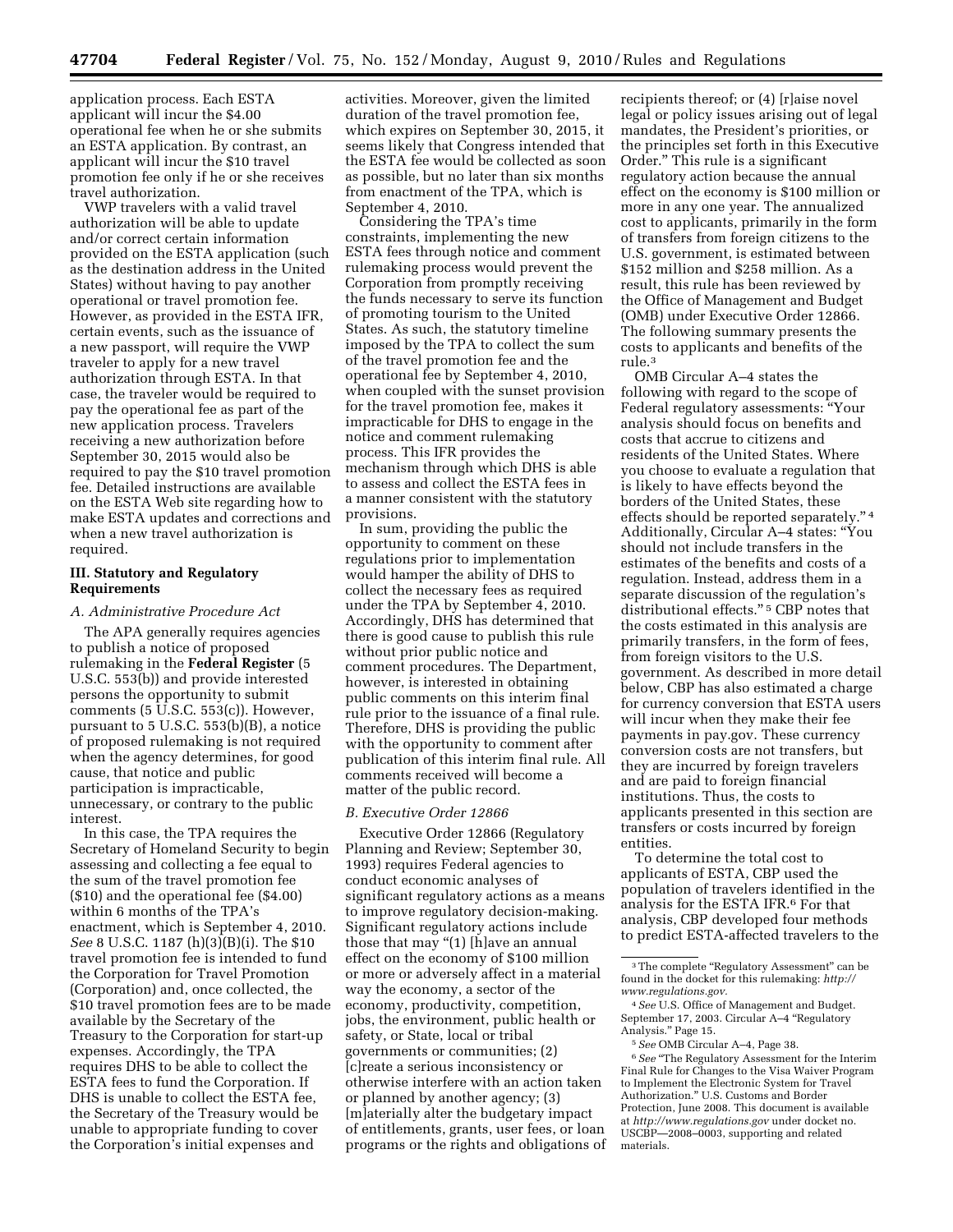United States over the next 10 years using information available from the Department of Commerce, Office of Travel and Tourism Industries (OTTI), documenting historic travel levels and future projections. Method 1 employs the travel-projection percentages provided by OTTI and extrapolates them to the end of the period of analysis (OTTI projects travel only through 2013; CBP calculates a simple extrapolation to 2020). Method 2 (modified OTTI projections) presents a more pessimistic outlook on travel: all projected percentages from Method 1 are reduced

by 2 percent throughout the period of analysis. Methods 3 and 4 incorporate periodic downturns (one late in the period; one early), which are prevalent, though not necessarily predictable, in international travel. CBP used Method 1 for the fee calculation because it takes into account the most recent OTTI estimate, accounts for the 2008 downturn in air travel, and it is a midrange estimate compared to the other methods. The other methods are presented here for further information.

Because a travel authorization

# obtained through ESTA generally is year.

## EXHIBIT 2—TOTAL TRAVELERS AND ESTA APPLICANTS

[2011–2020, in millions]

|                                            | 2011           | 2012           | 2013           | 2014           | 2015           | 2016           | 2017           | 2018           | 2019           | 2020           |
|--------------------------------------------|----------------|----------------|----------------|----------------|----------------|----------------|----------------|----------------|----------------|----------------|
| Method 1:                                  |                |                |                |                |                |                |                |                |                |                |
| Total Travelers<br>Applicants              | 19.40<br>15.97 | 20.19<br>16.62 | 20.92<br>17.23 | 21.68<br>17.85 | 22.47<br>18.50 | 23.29<br>19.18 | 24.15<br>19.88 | 25.04<br>20.62 | 25.97<br>21.38 | 26.94<br>22.18 |
| Method 2:                                  |                |                |                |                |                |                |                |                |                |                |
| Total Travelers<br>Applicants              | 18.26<br>15.03 | 18.64<br>15.35 | 18.94<br>15.59 | 19.25<br>15.85 | 19.57<br>16.11 | 19.89<br>16.38 | 20.23<br>16.65 | 20.57<br>16.93 | 20.92<br>17.22 | 21.28<br>17.52 |
| Method 3:                                  |                |                |                |                |                |                |                |                |                |                |
| Total Travelers<br>Applicants              | 19.40<br>15.97 | 17.72<br>14.59 | 20.63<br>16.99 | 24.03<br>19.79 | 27.29<br>22.48 | 26.36<br>21.71 | 29.93<br>24.67 | 33.94<br>27.98 | 39.65<br>32.69 | 38.38<br>31.65 |
| Method 4:<br>Total Travelers<br>Applicants | 24.04<br>19.81 | 27.29<br>22.48 | 26.33<br>21.69 | 29.94<br>24.68 | 33.93<br>27.96 | 39.62<br>32.67 | 38.29<br>31.57 | 43.62<br>35.97 | 50.60<br>41.75 | 59.28<br>48.92 |

## Costs to Travelers

CBP determined that the ESTA operational fee will be \$4.00 per application. The methodology and calculations used to determine this fee can be found in the ESTA Fee Analysis (*Explanation of the Electronic System for Travel Authorization (ESTA) Fee,*  April 2010). The TPA also requires a \$10 travel promotion fee to be charged through ESTA that will be credited to the Travel Promotion Fund established by the TPA and is to be used by the Corporation for Travel Promotion, also established by the TPA, to promote international travel to the United States. Per the legislation, this fee will be effective through September 30, 2015.

In addition to the ESTA operational and travel promotion fees, many credit card issuers charge a fee for foreign currency transactions, which is generally a percentage of the total transaction amount. Because the ESTA fees must be paid by credit card in U.S. dollars and not local currency, travelers from VWP countries will likely incur a transaction fee. For this analysis, CBP assumes all travelers will incur a transaction fee, whether they apply using the ESTA website or are registered by a carrier or travel agent who will then pass the fee on to the traveler. CBP calculated a weighted average of foreign

currency transaction fees based on market share in order to take into account not only the fee charged by each issuer, but the volume of purchases made using the cards of each issuer.

When the average foreign currency transaction fee of 2.7 percent is applied to the ESTA fees, the total charge will be \$14.37. Exhibit 3 displays the total fees, including those charged by the credit card companies, for visitors from each country in 2011, the first full year CBP estimates that the fee will be charged. These totals are based on the populations used by CBP to calculate the fee and only reflect unique travelers who would be required to apply in 2011.7

## EXHIBIT 3—TOTAL ESTA FEES FOR ALL TRAVELERS IN 2011

[Undiscounted]

|           | Method 1    | Method 2    | Method 3    | Method 4     |
|-----------|-------------|-------------|-------------|--------------|
| Australia | \$9.435.603 | \$8.892.390 | \$9.435.603 | \$10.091.673 |
| Austria   | 2.224.768   | 2,094,348   | 2.224.768   | 2.800.120    |
| Belgium   | 3.317.849   | 3.123.469   | 3,317,849   | 4,011,893    |
|           | 782.466     | 737.637     | 782.466     | 773.296      |
| Denmark   | 3.441.443   | 3.240.839   | 3.441.443   | 4.009.018    |

7Because Andorra, Brunei, Monaco, Lichtenstein, and San Marino have limited historic data, no predicted growth rates, or very few visitors (only

about 1,000 each on an annual bases), they are excluded from the analysis. Travelers from these countries will still be subject to the ESTA application fee.

valid for 2 years, CBP adjusted the populations in accordance with the ESTA Fee Analysis to reflect only those travelers who will be required to apply for authorization in any given year. For the purposes of this analysis and to make the calculations more tractable, CBP assumed the fee will be charged beginning in January 2011. Exhibit 2 compares the estimated number of travelers and the estimated number of ESTA applicants (''Applicants'') per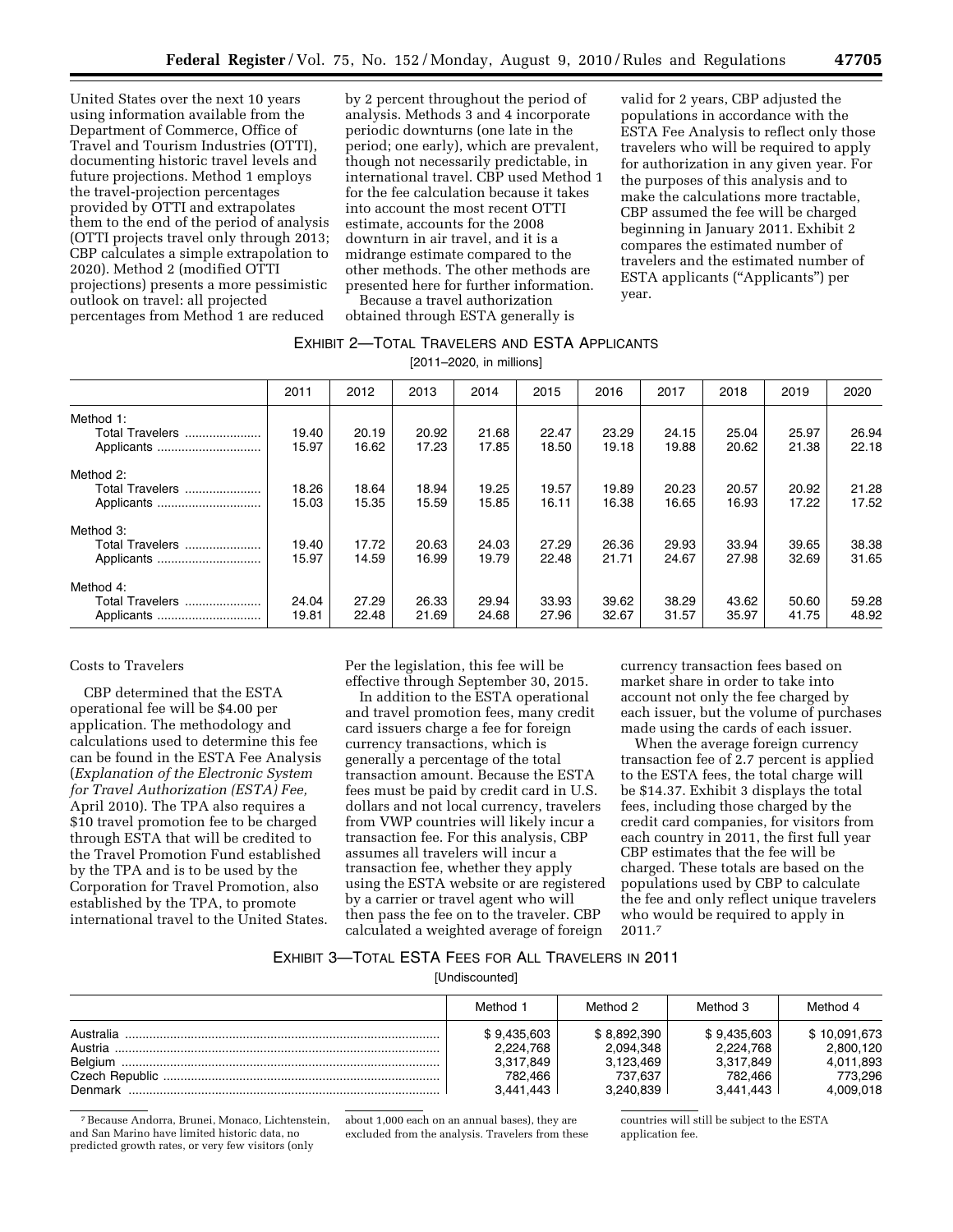# EXHIBIT 3—TOTAL ESTA FEES FOR ALL TRAVELERS IN 2011—Continued

[Undiscounted]

|       | Method 1      | Method 2      | Method 3      | Method 4      |
|-------|---------------|---------------|---------------|---------------|
|       | 132.189       | 123.881       | 132.189       | 199.972       |
|       | 1,527,821     | 1.438.263     | 1.527.821     | 1,839,227     |
|       | 17,975,811    | 16,915,414    | 17.975.811    | 21,624,714    |
|       | 22,406,375    | 21.077.979    | 22,406,375    | 28,683,080    |
|       | 842,330       | 793,361       | 842,330       | 941,230       |
|       | 612.894       | 576.300       | 612.894       | 708.057       |
|       | 474.855       | 444.672       | 474.855       | 755.962       |
|       | 7,114,881     | 6,690,302     | 7,114,881     | 9,835,632     |
|       | 11,195,318    | 10,529,662    | 11,195,318    | 13,987,260    |
|       | 44,835,862    | 42,216,569    | 44,835,862    | 58,384,185    |
|       | 130.794       | 122,602       | 130.794       | 184.118       |
|       | 167,330       | 157.298       | 167.330       | 177,061       |
|       | 137.535       | 129.371       | 137.535       | 147.108       |
| Malta | 69.105        | 64.966        | 69.105        | 61,186        |
|       | 9.043.867     | 8,513,431     | 9.043.867     | 10,595,705    |
|       | 2,699,106     | 2,544,999     | 2,699,106     | 2,790,044     |
|       | 2,611,488     | 2,459,019     | 2,611,488     | 2,924,101     |
|       | 1,511,077     | 1,422,122     | 1.511.077     | 1,818,487     |
|       | 1,367,203     | 1,287,189     | 1,367,203     | 1,667,412     |
|       | 349.336       | 329.832       | 349.336       | 291.686       |
|       | 261.574       | 246.195       | 261.574       | 283,967       |
|       | 8,728,408     | 8,224,994     | 8,728,408     | 11,154,010    |
|       | 8,829,048     | 8,303,456     | 8,829,048     | 11,715,276    |
|       | 5,141,050     | 4.839.519     | 5.141.050     | 6,103,610     |
|       | 3,561,371     | 3,352,158     | 3,561,371     | 4,320,266     |
|       | 58,650,315    | 55,176,504    | 58,650,315    | 71,806,658    |
|       | \$229,579,076 | \$216,068,741 | \$229,579,076 | \$284,686,015 |

CBP next totaled these costs to applicants over the next 10 years at a 3 and 7 percent discount rate, per guidance provided in OMB Circular A– 4. Total present value of the costs to applicants over the period of analysis

could total \$1.2 billion to \$2.2 billion. Annualized costs to applicants are estimated at \$152 million to \$258 million. Method 1 was the method used to estimate the total costs and transfers due to the fee and is our primary

estimate. Again, CBP notes that the bulk of these costs to applicants are transfers from foreign travelers to the U.S. government. See Exhibit 4.

## EXHIBIT 4—TOTAL PRESENT VALUE AND ANNUALIZED COSTS TO APPLICANTS OF THE ESTA FEE, 2011–2020

|                                               | Total present value<br>(\$millions) |                                   | Annualized costs to<br>applicants<br>'\$millions' |                            |  |
|-----------------------------------------------|-------------------------------------|-----------------------------------|---------------------------------------------------|----------------------------|--|
|                                               | 3%                                  | 7%                                | 3%                                                | 7%                         |  |
| Method 1<br>Method 2.<br>Method 3<br>Method 4 | \$1,510<br>1,338<br>672. ا<br>2.208 | \$1,295<br>1,159<br>1,398<br>.829 | \$172<br>152<br>190<br>251                        | \$179<br>159<br>195<br>258 |  |

Travelers using ESTA will incur costs in addition to the fee, including the time burden of applying for authorization and the time burden and cost to obtain a visa if authorization is denied. These costs were already addressed in the Regulatory Assessment for the June 2008 ESTA IFR and should not be considered here in order to avoid double counting these costs.

## Change in Travel Demand

While the ESTA operational and travel promotion fees are very low relative to the overall costs of international travel, it is still possible

that they could cause a reduction in the number of travelers coming to the United States from VWP countries. For this reason, CBP uses an ''elasticity of demand'' for long-haul international leisure and long-haul international business trips available from the published travel literature to analyze the impact of the change in cost (out-ofpocket expenses) for travelers using ESTA. Using an elasticity of demand allows CBP to get a sense of potential changes in the number of travelers in response to a change in the cost of a trip. Elasticities should not be viewed as the definitive level that demand could

decrease due to an increase in travel price. In reality, a relatively minimal charge of \$14.37 is much more likely to reduce the amount of money a traveler spends on other portions of the trip than to cause a traveler to cancel the trip altogether.

Because the elasticity of demand differs for business and leisure travelers, we first identify the portion of travel to the United States from VWP countries that can be assigned to those purposes using air traveler survey data from OTTI. CBP then uses OTTI data to identify the average cost per VWP traveler for a flight to the United States.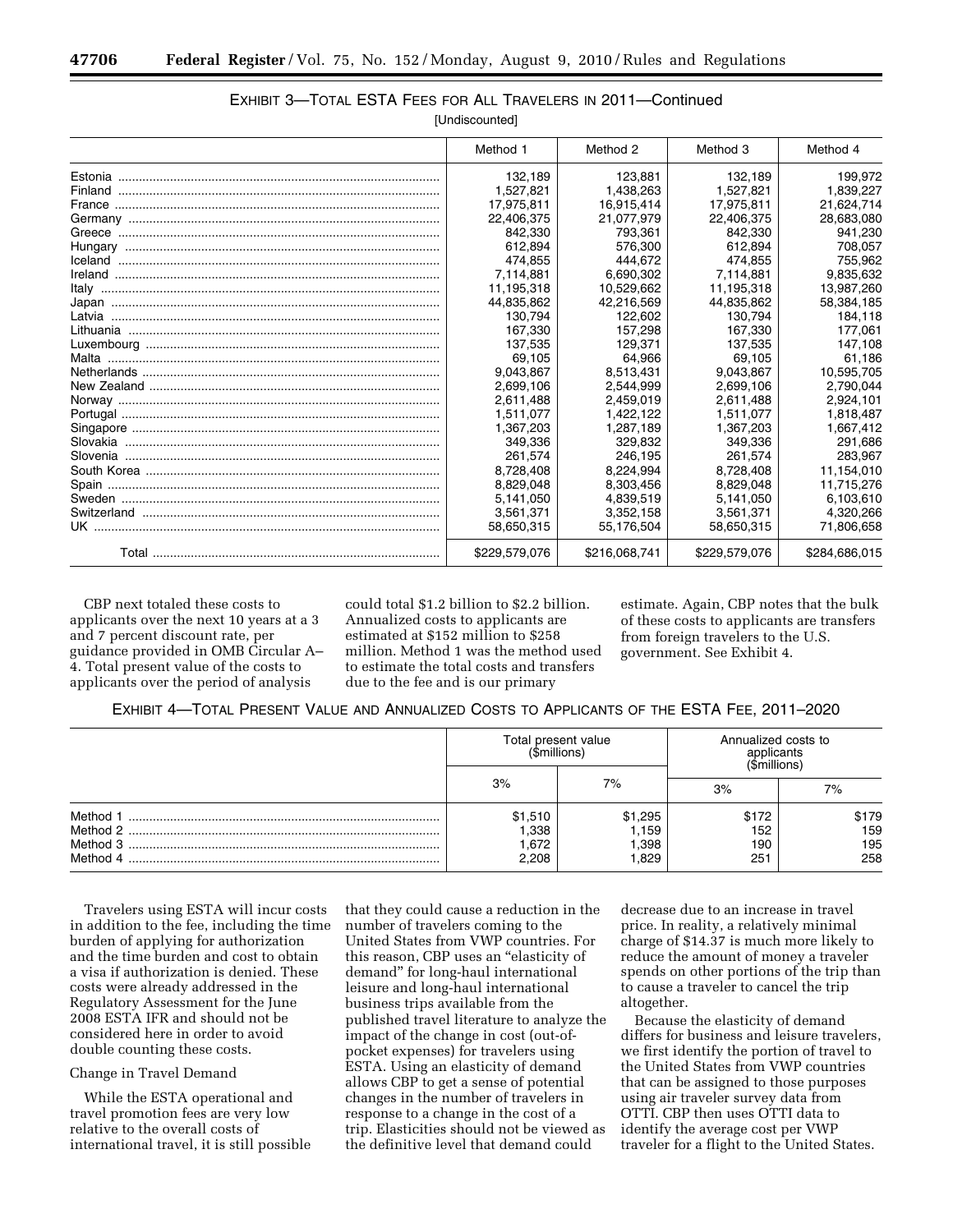Airfare costs vary by purpose of travel, but range from an average \$1,406 per flight for a leisure traveler on vacation to \$2,687 per flight for a business traveler.8

To calculate the percent change in the average cost per flight, CBP divided the amount of the total charges by the original average cost per flight. CBP

then multiplied the resulting percent increase by the elasticity of demand for air travel estimated in a study by the Canadian Department of Finance, -0.265 for long-haul international business travel and -1.040 for long-haul international leisure travel, to calculate the expected percent decrease in

passenger volume.9 Exhibit 5 shows the total estimated number of passengers that could potentially be lost for each of the four population projections. While the impact varies for different categories of travelers, CBP estimates that up to 0.85 percent of travelers could be lost in a given year.

EXHIBIT 5—TOTAL CHANGE IN VISITORS BY YEAR, 2011–2020 [Excluding intended benefits to tourism from spending the TPA revenue]

|      | Method 1   | Method 2   | Method 3   | Method 4   |
|------|------------|------------|------------|------------|
| 2011 | - 135.337  | - 127.363  | $-135.337$ | $-167,978$ |
| 2012 | $-140.542$ | $-129.715$ | $-123.615$ | $-190.212$ |
| 2013 | $-145.501$ | $-131.698$ | $-143.820$ | $-182.306$ |
| 2014 | $-150.652$ | $-133.728$ | $-167.269$ | $-208,382$ |
| 2015 | $-156.005$ | $-135.807$ | $-189.536$ | $-235,856$ |
| 2016 | $-50.142$  | $-42.808$  | $-56.415$  | $-85,365$  |
| 2017 | $-51.936$  | - 43.484   | $-64.418$  | $-81.972$  |
| 2018 | $-53.802$  | $-44.177$  | $-72.961$  | $-93.111$  |
| 2019 | $-55.742$  | $-44.888$  | $-85.111$  | $-108.127$ |
| 2020 | $-57.759$  | - 45.615   | $-81.877$  | - 126.441  |

It is important to recognize, however, the positive impacts that the Travel Promotion Fund could have on international travelers to the United States. CBP is not able to estimate or project these impacts with any degree of confidence because the program and fund are not yet in place and the details of the administration of the fund to promote travel is currently unknown. Consequently, this analysis is not making specific projections about the *overall* net increase or decrease increase in travel due to the Travel Promotion Act.

Because there are many unknown variables in this analysis, there are potential costs that CBP cannot quantify with any degree of confidence. Costs

that are important to consider, but that CBP has not quantified include potential decreases in visitor spending, and possible reciprocity by VWP countries (where these countries could develop ESTA-like systems and charge U.S. VWP travelers for applications of admissibility).

Benefits of the Regulation

This rule allows CBP to comply with the TPA's express mandate that the Secretary establish a fee for the use of the ESTA system and also establish a \$10 travel promotion fee. The benefits of ESTA include enhanced security, cost savings associated with advanced determination of inadmissibility, and costs forgone by travelers, such as visa fees. These are discussed in the ESTA

IFR Regulatory Assessment and are not considered here to avoid doublecounting.

As noted above, the United States travel and tourism may benefit from increased international travelers based on promotion efforts made possible by the Travel Promotion Fund.

## A–4 Accounting Statement

Note that the transfers listed in the A– 4 Accounting Statement below are only for the ESTA fees (\$14.00), and do not include the currency conversion charge (\$0.37). This \$0.37 charge is paid by foreign entities to foreign entities and is not included in this accounting statement of impacts to the U.S. economy.

| CLASSIFICATION OF EXPENDITURES, 2011-2020 |                |  |
|-------------------------------------------|----------------|--|
|                                           | <b>EDOO101</b> |  |

[\$2010]

|                                                                                                                                             | 3% Discount rate | 7% Discount rate |
|---------------------------------------------------------------------------------------------------------------------------------------------|------------------|------------------|
| Costs:<br>Annualized monetized costs<br>Annualized quantified, but un-monetized<br>costs.<br>Qualitative (un-quantified) costs<br>Transfers |                  |                  |
| Benefits:<br>Annualized monetized benefits<br>Annualized quantified, but un-monetized<br>benefits.                                          |                  |                  |

<sup>8</sup>U.S. Office of Travel and Tourism Industries. 2008. ''Overseas Travelers to the United States.'' Table 26.

<sup>9</sup> Gillen, David W., William G. Morrison and Christopher Stewart. ''Air Travel Demand Elasticities: Concepts, Issues and Measurement.''

Canada Department of Finance, October 6, 2008. Available at *[http://www.fin.gc.ca/consultresp/](http://www.fin.gc.ca/consultresp/Airtravel/airtravStdy_-eng.asp)  [Airtravel/airtravStdy](http://www.fin.gc.ca/consultresp/Airtravel/airtravStdy_-eng.asp)*\_*-eng.asp.*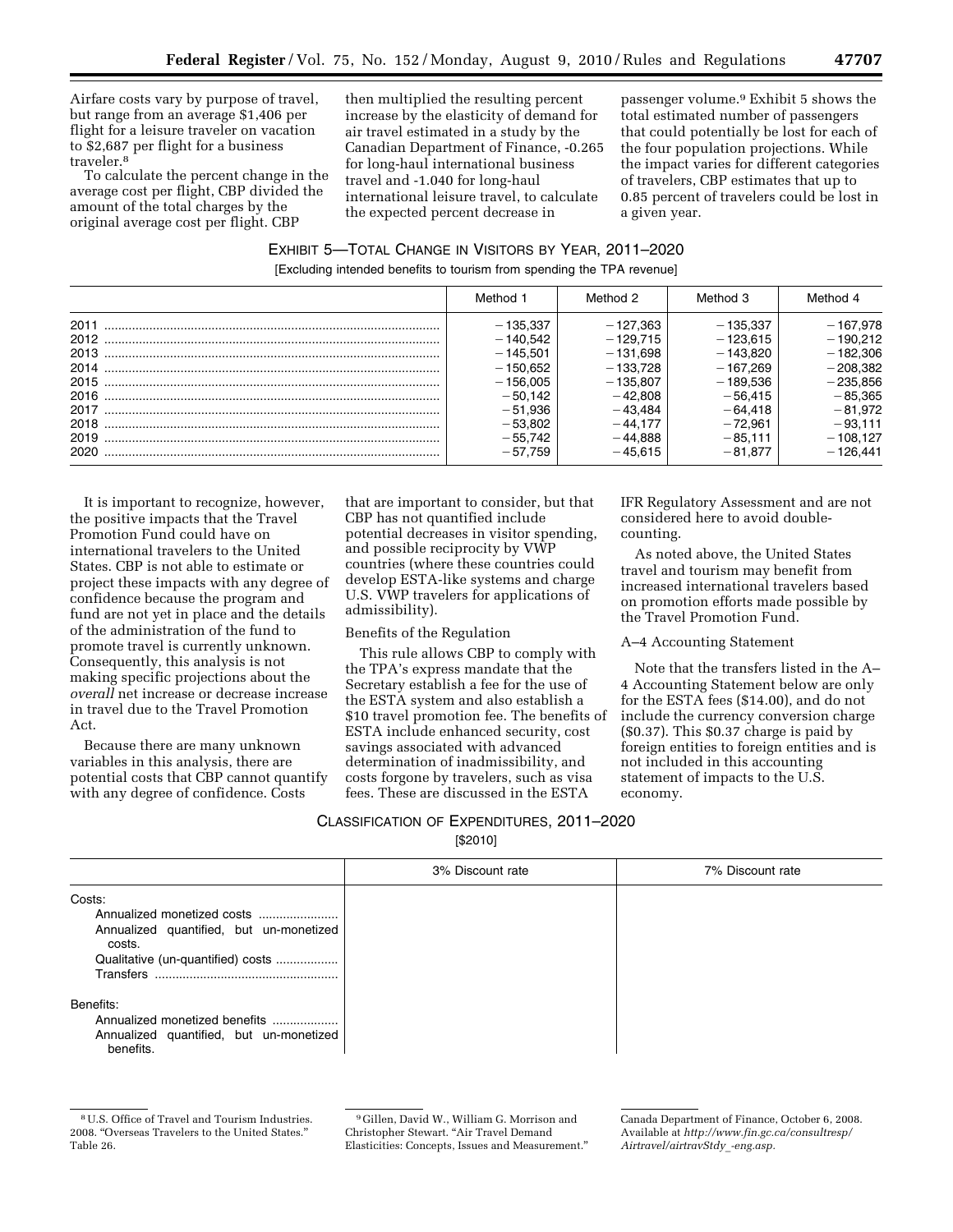# CLASSIFICATION OF EXPENDITURES, 2011–2020—Continued

[\$2010]

|                                      | 3% Discount rate                                                                                                                   | 7% Discount rate                                                                                                                   |
|--------------------------------------|------------------------------------------------------------------------------------------------------------------------------------|------------------------------------------------------------------------------------------------------------------------------------|
| Qualitative (un-quantified) benefits | Allows compliance with the TPA's express<br>mandate to establish a fee for the use of<br>the ESTA system and also establish a \$10 | Allows compliance with the TPA's express<br>mandate to establish a fee for the use of<br>the ESTA system and also establish a \$10 |
| Transfers                            | travel promotion fee.<br>\$168 million from foreign visitors to the U.S.<br>government.                                            | travel promotion fee.<br>\$175 million from foreign visitors to the U.S.<br>government.                                            |

## *C. Regulatory Flexibility Act*

The Regulatory Flexibility Act (5 U.S.C. 603(a)), as amended by the Small Business Regulatory Enforcement and Fairness Act of 1996 (SBREFA), requires an agency to prepare and make available to the public a regulatory flexibility analysis that describes the effect of a proposed rule on small entities (*i.e.,*  small businesses, small organizations, and small governmental jurisdictions) when the agency is required to publish a general notice of proposed rulemaking for any proposed rule.

Since a general notice of proposed rulemaking is not necessary, a regulatory flexibility analysis is not required. Nonetheless, DHS has considered the impact of this rule on small entities. This rule directly regulates individuals, and individuals are not considered small entities. Some small entities may be indirectly impacted to the extent that business travelers work for small businesses. However, the combined charge (the ESTA fees and the credit card transaction fee) of \$14.37 is only 0.3 percent of the average cost of a business trip as estimated by OTTI (\$5,231).10 Therefore, CBP certifies that this rule will not have a significant economic impact on a substantial number of small entities.

## *D. Unfunded Mandates Reform Act of 1995*

This rule will not result in the expenditure by State, local, and tribal governments, in the aggregate, or by the U.S. private sector, of \$100 million (adjusted for inflation) or more in any one year, and it will not significantly or uniquely affect small governments. Therefore, no actions were deemed necessary under the provisions of the Unfunded Mandates Reform Act of 1995.

## *E. Executive Order 13132*

The rule will not have substantial direct effects on the States, on the

relationship between the National Government and the States, or on the distribution of power and responsibilities among the various levels of government. Therefore, in accordance with section 6 of Executive Order 13132, DHS has determined that this interim final rule does not have sufficient federalism implications to warrant the preparation of a federalism summary impact statement.

## *F. Executive Order 12988 Civil Justice Reform*

This rule meets the applicable standards set forth in sections 3(a) and 3(b)(2) of Executive Order 12988.

## *G. Paperwork Reduction Act*

An agency may not conduct, and a person is not required to respond to, a collection of information unless the collection of information displays a valid control number assigned by OMB. These regulations are being issued without prior public notice and comment procedures pursuant to the APA, as described above. For this reason, CBP obtained temporary, emergency approval from OMB, in accordance with the requirements of the Paperwork Reduction Act of 1995 (44 U.S.C. 3507) for the portion of OMB clearance 1651–0111 that was affected by this rule. CBP will solicit public comments when CBP submits a request for permanent OMB approval. The estimated burden hours related to ESTA for OMB Control Number 1651–0111 are as follows:

*Estimated Number of Respondents:*  18,900,000.

*Estimated Time per Response:* 15 minutes (0.25 hours).

*Estimated Total Annual Burden Hours:* 4,725,000 hours.

The burden hours in this collection have been updated to reflect new traveler levels predicted in 2011. Additionally, a portion of these travelers is new ESTA applicants, while a portion is repeat travelers. Only the new applicants or applicants whose authorization has expired will be required to pay the new fees. As noted above, approximately 16 million

applicants will need to pay the fee annually (Method 1), for a total cost of \$230 million. This is based on the average estimated number of respondents paying the combined charge (the ESTA fees and the credit card transaction fee) annually  $(16,000,000) \times $14.37 = $229,920,000.$ 

### *H. Privacy Interests*

DHS published an ESTA Privacy Impact Assessment (PIA) for the Interim Final Rule announcing ESTA on June 9, 2008. Additionally, at that time, DHS prepared a separate System of Record Notice (SORN) which was published in conjunction with the IFR on June 9, 2008. DHS has updated the ESTA PIA and SORN and both are available for viewing on CBP's Web site at *[http://](http://www.foia.cbp.gov/) [www.foia.cbp.gov/.](http://www.foia.cbp.gov/)* 

### **List of Subjects in 8 CFR Part 217**

Air carriers, Aliens, Maritime carriers, Passports and visas.

### **Amendments to Regulations**

■ For the reasons stated in the preamble, DHS is amending part 217 of title 8 of the Code of Federal Regulations (8 CFR part 217) as follows:

## **PART 217—VISA WAIVER PROGRAM**

■ 1. The authority citation for Part 217 continues to read as follows:

**Authority:** 8 U.S.C. 1103, 1187; 8 CFR part 2.

■ 2. Section 217.5 is amended by revising paragraph (a) and adding a new paragraph (h) to read as follows:

### **§ 217.5 Electronic System for Travel Authorization.**

(a) *Travel authorization required.*  Each nonimmigrant alien intending to travel by air or sea to the United States under the Visa Waiver Program (VWP) must, within the time specified in paragraph (b) of this section, receive a travel authorization, which is a positive determination of eligibility to travel to the United States under the VWP via the Electronic System for Travel Authorization (ESTA), from CBP. In order to receive a travel authorization,

<sup>10</sup>U.S. Office of Travel and Tourism Industries. 2008. ''Overseas Travelers to the United States.'' Table 26.